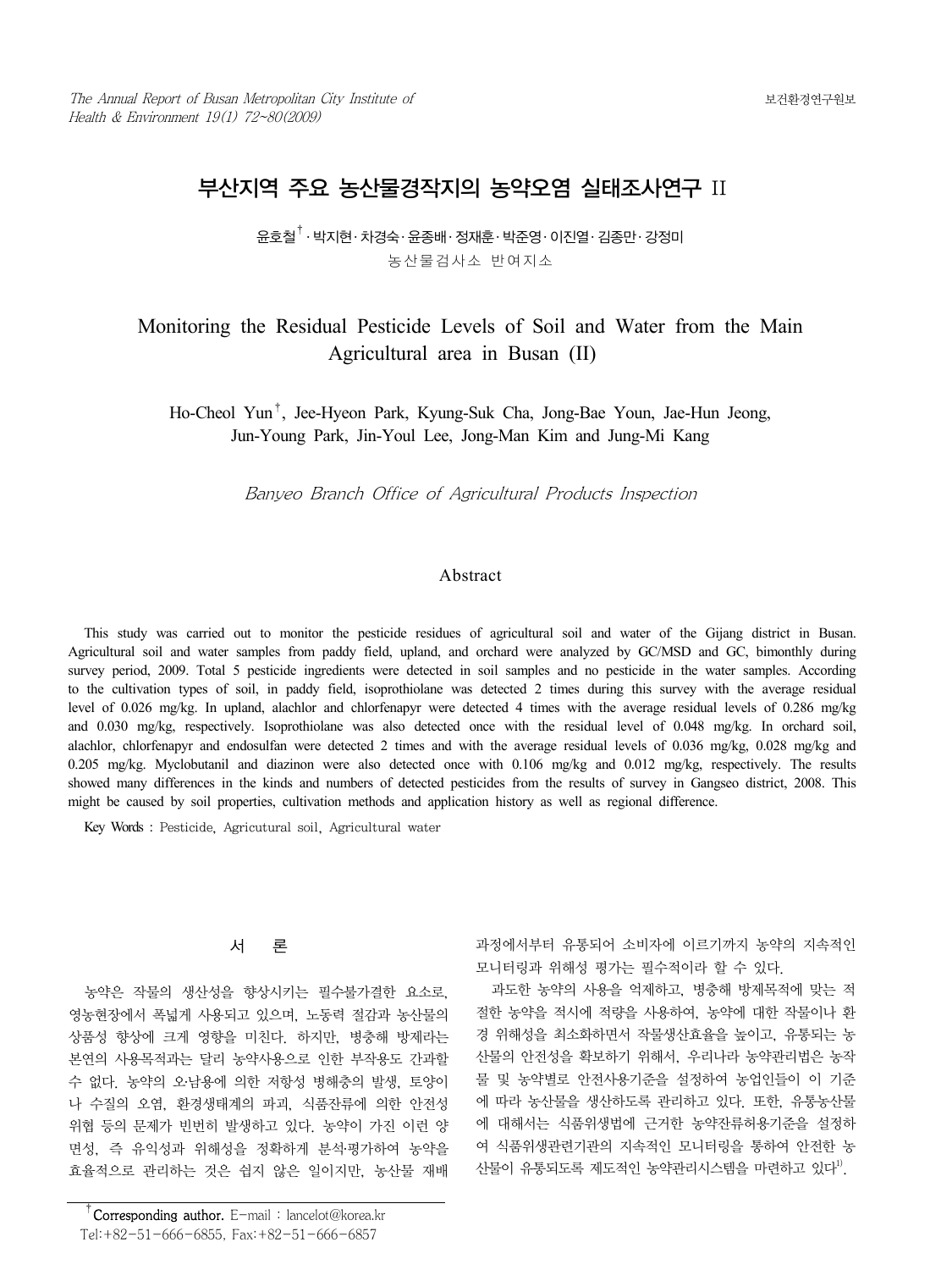그러나, 농산물 생산 기반환경인 농경지나 농업용수에 관한 잔류농약 실태조사는 체계적으로 이루어지지 못했다. 농약이 작 물에 살포되었을 때, 농작물에 직접 부착하는 양 외에, 토양 중 에도 상당량이 살포되고, 다시 강우나 바람 등의 환경적인 요인 으로 토양에서 수계로 이동되는 사실을 고려하면, 토양이나 농 업용수 등의 농업환경에서의 농약잔류실태조사도 농약의 안전 관리측면에서 중요한 의미를 갖는다고 볼 수 있다.

지금까지 농업환경 중에서의 농약잔류 실태조사는 잔류성이 길다고 밝혀진 유기염소계 농약위주로 간헐적으로 조사되었다<sup>2)</sup>.

1995년 이후 농촌진흥청 산하 농업과학기술원에서 본격적으 로 농경지 토양에 대한 잔류농약 실태조사가 수행되어오고 있 으나, 전국 농경지 면적 및 연간 농약사용량과 대비하여 축적된 자료는 아직까지 미흡한 실정이다.

이에 본 연구에서는 2008년 강서지역의 조사연구에 이어 부 산의 주요 농산물 생산단지인 기장지역의 농경지와 농업용수를 대상으로 농업환경 중의 농약잔류 실태를 조사하여, 농업환경보 전과 안전농산물 생산을 위한 기초자료를 제공함과 동시에 농 산물 생산 농가의 농약안전사용을 유도하고 농약환경오염에 관 한 경각심을 고취하고자 하였다.

#### 재료 및 방법

#### 조사장소 및 시료의 채취

부산광역시 기장군 일원의 농경지 3곳을 선정하여 환경부 고 시『토양오염공정시험방법』에 준하여 토양시료 3종(논, 밭, 과 수원 토양 각 1종)을 채취하고, 수질시료로 농경지 주변의 관개 수를 채취하였다. 각각의 시료는 2009년에 걸쳐 격월로 총 6회

채취하여 잔류농약분석을 실시하였다. Table 1 은 조사기간 중 시기별로 각 토양에 재배되는 작물을 나타내었다.

## 시약

시료의 전처리에 사용한 acetonitrile, acetone, n-hexane 및 dichloromethane 용매는 Merck (Germany)사의 GC분석용 시약 을 사용하였고, 무수 Na2SO4, NaCl, NH4Cl은 Merck (Germany)사의 분석용 시약을 사용하였다. 정제 칼럼은 Waters (Ireland)사의 florisil Sep-Pak cartridges 를 사용하 였다.

#### 농약표준품

농약표준품은 식품의약품안전청으로부터 분양받은 표준원액 을 사용하였고, 표준용액은 각각의 농약표준원액에 acetone, n-hexane 및 acetonitrile 로 희석하여 분석기기 검출 적정 농 도로 맞추어 사용하였다.

농약 분석대상 항목은 2008년 조사연구와 동일한 160항목의 농약성분을 대상으로 하였다(Table 2).

#### 시료의 전처리 및 기기분석

시료의 잔류농약분석을 위한 전처리는 환경부 고시『골프장 농약잔류량시험방법』에 준하였고(Fig. 1), 가스크로마토 그 래프 질량분석기, GC/MSD (6890N/5973MSD, Agilent Technologies, USA)로 농약성분의 잔류여부를 확인한 후, 전 자포획검출기 및 질소․인 검출기가 부착된 GC-ECD, GC-NPD (6890N, Agilent Technologies, USA)로 정량하였다. 기기분석 조건은 Table 3과 같다.

Table 1. Periodically cultivated crops by cultivation soil types

|             | Cultivated crops |                       |  |  |
|-------------|------------------|-----------------------|--|--|
|             | Period (month)   | Crops                 |  |  |
| Paddy field | $4 - 9$          | Rice                  |  |  |
|             | $1 - 5$          | Chives                |  |  |
| Upland      | $6 - 8$          | Chinese cabbage young |  |  |
|             | $9 - 12$         | Chives                |  |  |
| Orchard     | $1 - 12$         | Pear                  |  |  |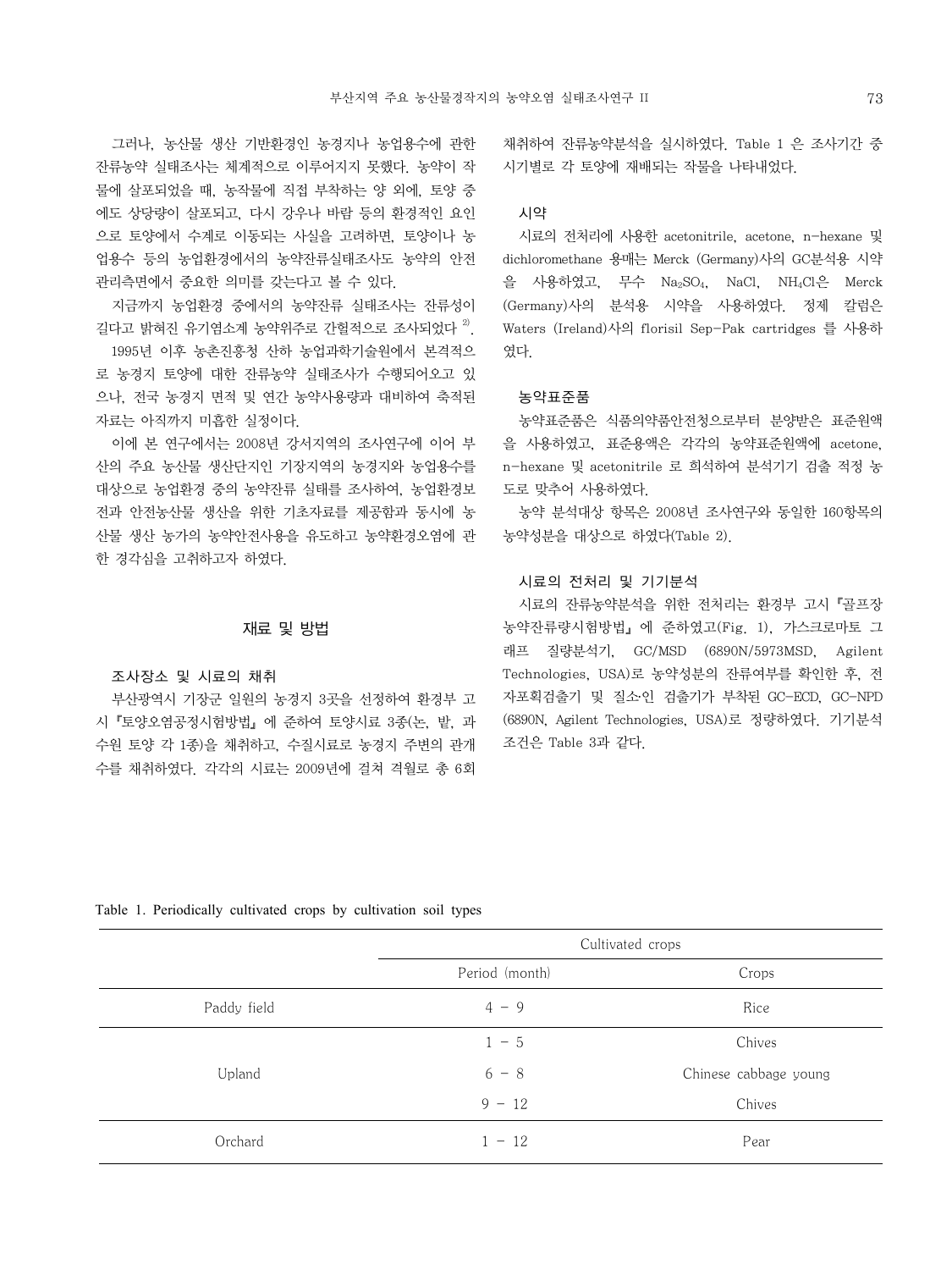|  |  |  |  |  |  |  |  |  | Table 2. List of pesticides categorized by use type for multiresidue analysis |  |
|--|--|--|--|--|--|--|--|--|-------------------------------------------------------------------------------|--|
|--|--|--|--|--|--|--|--|--|-------------------------------------------------------------------------------|--|

| Use type                  | Pesticides                                                                                                                                                                                                                                                                                                                                                                                                                                                                                                                                                                                                                                                                                                                                                                                                                                                                                                                                                                                                                                                                                              |
|---------------------------|---------------------------------------------------------------------------------------------------------------------------------------------------------------------------------------------------------------------------------------------------------------------------------------------------------------------------------------------------------------------------------------------------------------------------------------------------------------------------------------------------------------------------------------------------------------------------------------------------------------------------------------------------------------------------------------------------------------------------------------------------------------------------------------------------------------------------------------------------------------------------------------------------------------------------------------------------------------------------------------------------------------------------------------------------------------------------------------------------------|
| Fungicide<br>(50)         | Chinomethionat,<br>Chlorothalonil,<br>Captafol,<br>Captan,<br>Carboxin,<br>Cyproconazole,<br>Cyprodinil,<br>Dichlofluanid, Dicloran, Diethofencarb, Diphenylamine, Fenamidone, Fenarimol, Fenbuconazole,<br>Fluazinam,<br>Fludioxonil,<br>Flusilazole,<br>Flusulfamide,<br>Fenoxanil,<br>Flutolanil,<br>Folpet,<br>Fthalide,<br>Imazalil,<br>Iprobenfos, Iprodione, Iprovalicarb, Isoprothiolane, Kresoxim-methyl,<br>Hexaconazole,<br>Mepanipyrim, Mepronil, Metalaxyl, Metconazole, Myclobutanil, Nuarimol, Oxadixyl, Penconazole,<br>Probenazole, Prochloraz, Procymidone, Pyrazophos, Quintozene, Tolclofos-methyl, Tolylfluanid,<br>Triadimefon, Triadimenol, Tricyclazole, Triflumizole, Vinclozolin, Zoxamide                                                                                                                                                                                                                                                                                                                                                                                    |
| Insecticide<br>(76)       | Aldrin,<br>Azinphos-methyl, $\alpha, \beta, \gamma, \delta-\text{BHC}$ ,<br>Bifenthrin,<br>Acrinathrin,<br>Anilofos,<br>Bromopropylate,<br>Carbophenothion,<br>Chlorfenapyr,<br>Chlorfenvinphos,<br>Chlorobenzilate,<br>Cadusafos,<br>Chlorpyrifos,<br>Chlorpyrifos-methyl, DDT, Diazinon, Dichlorvos, Dicofol, Dieldrin, Dimethoate, Dimethylvinphos,<br>Disulfoton, Edifenphos, Endosulfan(a, B, sulfate), Endrin, EPN, Ethion, Ethoprophos, Etoxazole,<br>Etrimfos, Fenamiphos, Fenazaquin, Fenitrothion, Fenoxycarb, Fenpropathrin, Fenthion, Fenvalerate,<br>Fipronil, Flupyrazofos, Furathiocarb, Heptachlor, Isazofos, Isofenphos, Malathion, Mecarbam,<br>Methidathion, Methoxychlor, Mevinphos, Omethoate, Parathion, Parathion-methyl, Permethrin,<br>Phosalone,<br>Phosphamidon,<br>Phoxim,<br>Phenthoate,<br>Phosmet,<br>Pirimicarb, Pirimiphos-ethyl,<br>Pirimiphos-methyl, Profenofos, Prothiofos, Pyraclofos, Pyridaben, Pyridaphenthion, Pyrimidifen,<br>Spirodiclofen, Tebufenpyrad, Tebupirimfos, Tefluthrin, Terbufos, Tetradifon, Thiometon, Triazamate,<br>Triazophos, Vamidothion |
| Herbicide<br>(31)         | Acetochlor,<br>Alachlor,<br>Butachlor,<br>Bromacil,<br>Diclofop-methyl,<br>Dimepiperate,<br>Dimethenamid,<br>Diphenamid, Dithiopyr, Diuron, Ethalfluralin, Indanofan, Mefenacet, Metobromuron, Metolachlor,<br>Metribuzin, Molinate, Oxadiazon, Oxyfluorfen, Pendimethalin, Pretilachlor, Prometryn, Propanil,<br>Propisochlor, Pyriminobac-methyl, Simazine, Terbutryn, Terbuthylazine, Thiazopyr, Thiobencarb,<br>Trifluralin                                                                                                                                                                                                                                                                                                                                                                                                                                                                                                                                                                                                                                                                         |
| Nematicide                | Fosthiazate                                                                                                                                                                                                                                                                                                                                                                                                                                                                                                                                                                                                                                                                                                                                                                                                                                                                                                                                                                                                                                                                                             |
| Microbiocide              | Nitrapyrin                                                                                                                                                                                                                                                                                                                                                                                                                                                                                                                                                                                                                                                                                                                                                                                                                                                                                                                                                                                                                                                                                              |
| Plant growth<br>regulator | Paclobutrazol                                                                                                                                                                                                                                                                                                                                                                                                                                                                                                                                                                                                                                                                                                                                                                                                                                                                                                                                                                                                                                                                                           |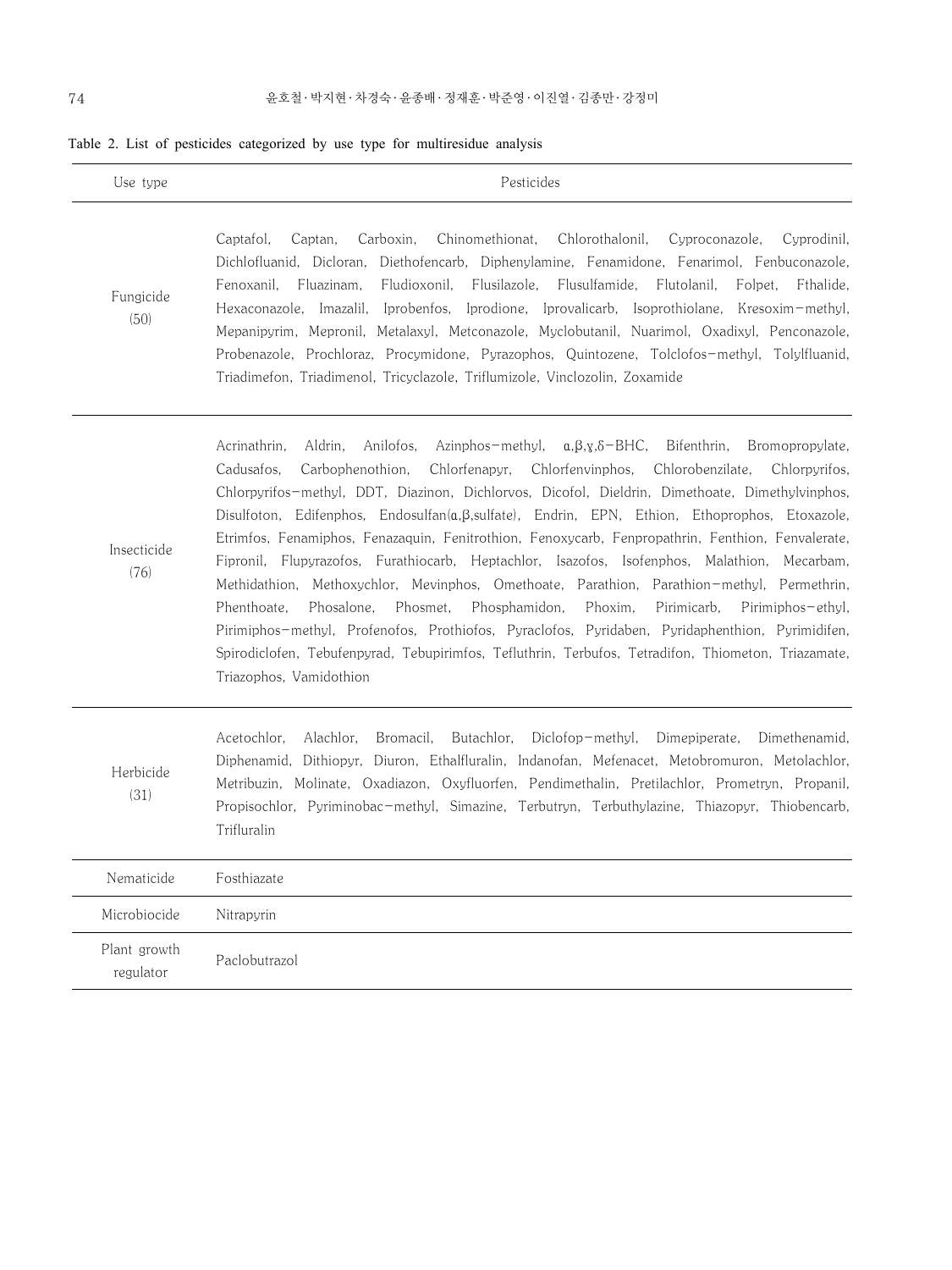

Fig. 1. A scheme for multiresidue analysis of pesticides.

|  |  |  |  | Table 3. Operating conditions of instruments for residual pesticides analysis |  |  |  |  |
|--|--|--|--|-------------------------------------------------------------------------------|--|--|--|--|
|--|--|--|--|-------------------------------------------------------------------------------|--|--|--|--|

|                        | GC/MSD                                                                                                                                                           | GC-ECD/NPD                                                                                                                                                       |  |
|------------------------|------------------------------------------------------------------------------------------------------------------------------------------------------------------|------------------------------------------------------------------------------------------------------------------------------------------------------------------|--|
|                        | Agilent 6890N GC/5973i MSD                                                                                                                                       | Agilent 6890N GC                                                                                                                                                 |  |
| Column                 | $HP-5MS$<br>$(30m \times 0.25mm \times 0.25mm)$                                                                                                                  | $HP-5$<br>$(30m \times 0.25mm \times 0.25mm)$                                                                                                                    |  |
| Oven temp.             | $120\degree$ (1 min) $\rightarrow$ 5 $\degree$ min<br>$\rightarrow$ 200°C(3 min) $\rightarrow$ 3°C/ min<br>$\rightarrow$ 250°C(5 min) $\rightarrow$ 290°C(5 min) | $120\degree$ (1 min) $\rightarrow$ 5 $\degree$ min<br>$\rightarrow$ 200°C(3 min) $\rightarrow$ 3°C/ min<br>$\rightarrow$ 250°C(5 min) $\rightarrow$ 290°C(5 min) |  |
| Injector (Inlet) temp. | $250^{\circ}$ C                                                                                                                                                  | $260^{\circ}$ C                                                                                                                                                  |  |
| Detector (Aux) temp.   | Source: $230^\circ$<br>Ouad. $: 150^{\circ}$                                                                                                                     | $ECD : 280^{\circ}C$<br>$NPD: 325^{\circ}C$                                                                                                                      |  |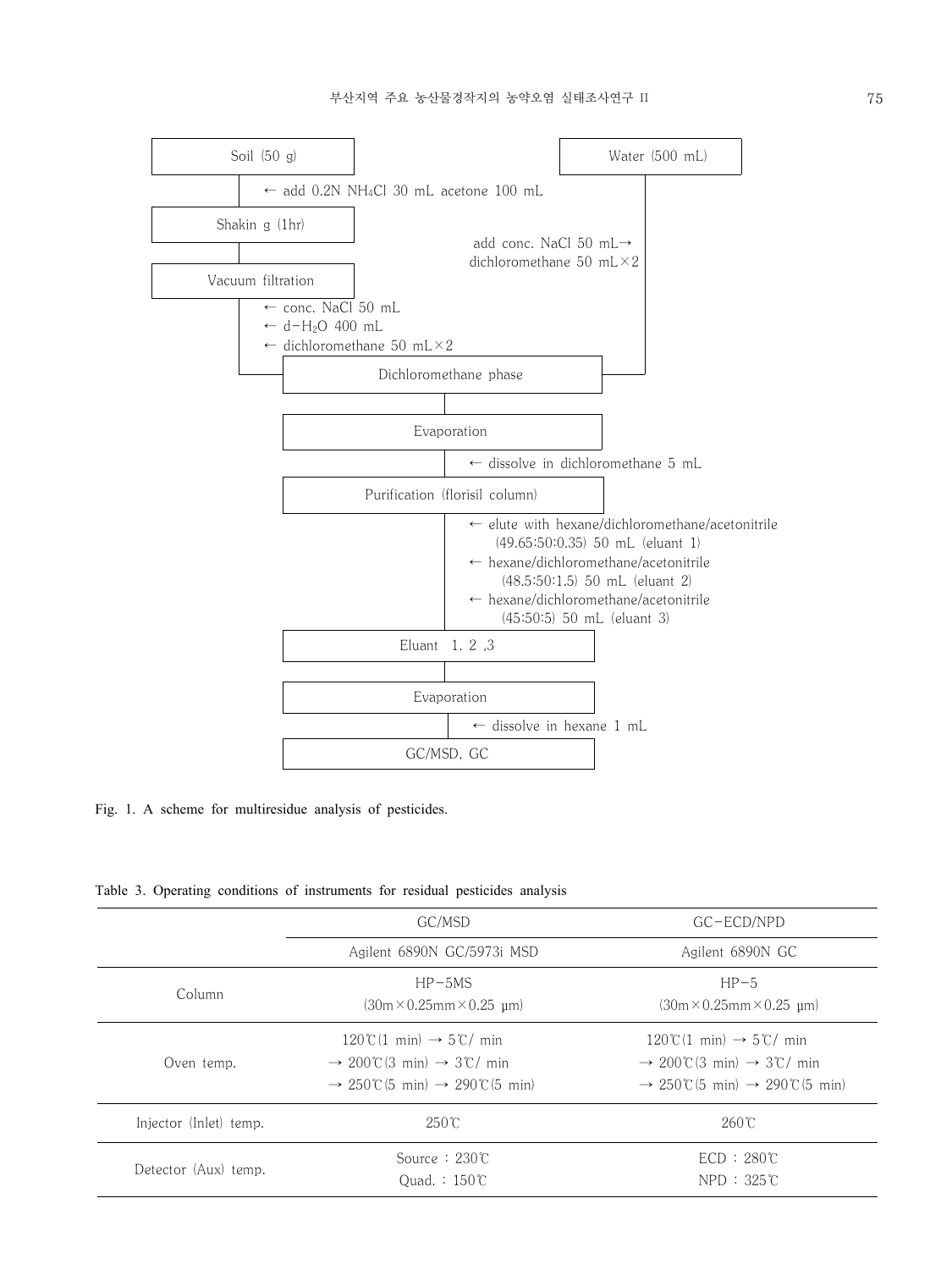### 결 과

#### 기장지역의 농업환경

부산광역시의 동단에 위치한 기장군은 동해와 접하여 해양성 기후의 영향을 많이 받고 있어, 연평균기온이 14.7℃ 정도로 비교적 온화한 편이며, 최근 5년간 평균 강수량은 1,300 mm 정도이고, 연간 강우량의 50 ~ 60% 가 5 ~ 8월에 집중되어 있다. 적설은 거의 없으며 습도는 여름철에 80% 이상으로 다습 하고, 겨울에는 40% 이하로 매우 저습한 편이다. 강서구와 더불어 부산광역시의 대표적인 농업생산단지인 기장군은 강서 지역과 달리 평야가 적지만, 좌광천, 장안천, 일광천, 철마천 등의 수리를 이용한 근교농업이 발달하였다. 농경지면적은 3,579 ha 이고, 이중 1,064 ha 가 논농사지역이며, 1,090 ha 가 밭농사지역이다. 2007년 기장군 자료3)에 의하면 농가호수는 3,298호로 군 전체의 11% 를 차지하며 농업에 종사하는 농가인 구는 12,490명이다. 주요 농산물로는 쌀을 비롯하여 배, 당근, 미나리, 토마토 등이 있으며, 화훼 생산량도 많은 편이다.

### 논토양의 농약잔류실태

Table 4는 이번 조사의 결과를 나타낸 표이다. 논토양에서는 살균제인 isoprothiolane 이 4월과 12월에 검출되었고, 각각 0.036 mg/kg, 0.015 mg/kg 의 검출량을 나타내었다.

 Isoprothiolane 은 침투, 이행성의 약제로 병원균의 인지질 생합성 저해로 벼 도열병균의 균사신장 및 포자 형성을 저해 하며 병원균의 수도체내 침입을 저해하는 작용이 있어 예방적 효과가 큰 것으로 알려져 있다<sup>4)</sup>. 벼 이앙시기에는 모도열병 과 육묘상도열병이 많이 발생하는 시기로 도열병과 마름병에 사용하는 isoprothiolane 이 4월경에 방제로 사용되었음을 알 수 있다. 벼를 수확한 후에는 볏짚을 토양에 혼합하여 토양내 양분 등 유기물함량을 높여 토양을 관리하는데 12월의 검출양 상은 이 때 들어간 볏짚에서 유래한 것으로 판단되어진다.

## 밭토양의 농약잔류실태

밭은 이번 조사기간 중 쪽파 - 얼갈이 - 쪽파의 작부체계로 봄, 가을에는 쪽파를 재배하고, 여름에는 얼갈이를 돌려짓는 윤작의 재배형태를 보였다. 농약은 쪽파 재배시기인 2, 4, 10, 12 월 조사에서 검출되었고, 얼갈이 재배시기(6, 8월)에는 검출 되지 않았다. 제초제 성분인 alachlor 와 살충제 성분인 chlorfenapyr 는 쪽파 재배기간 중에는 계속 검출되었다. 그 외, 살균제 성분인 isoprothiolane 이 4월 조사결과에서 검출 되었다. 시기별 농약 검출양상은 2월에는 alachlor 성분이 0.101 mg/kg, chlorfenapyr 성분이 0.019 mg/kg 검출되었고, 4월에는 alachlor 0.347 mg/kg, chlorfenapyr 0.039 mg/kg, isoprothiolane 0.048 mg/kg 검출되었다. 10월은 alachlor 0.199 mg/kg, chlorfenapyr 0.031 mg/kg, 12월은 alachlor 0.497 mg/kg, chlorfenapyr 0.029 mg/kg 의 검출양상을 나 타내었다.

Alachlor 는 벼과 잡초의 발아 억제제로 적은 양으로 살초활 성을 나타내며 밭잡초 방제용으로 널리 사용되지만, 토양 흡착 성이 매우 강하고 잔효성이 긴 특징이 있다<sup>4)</sup>. Chlorfenapyr 는 총채벌레, 파밤나방, 응애 등을 방제하는 살충제로 밭작물과 과수재배에 폭넓게 사용되고 있다.

Table 4. Residual level of pesticides in soil and agricutural water samples

|             | Month                                          |                                                                             |                                                                                                  |                                                |                                                |                                                |  |  |
|-------------|------------------------------------------------|-----------------------------------------------------------------------------|--------------------------------------------------------------------------------------------------|------------------------------------------------|------------------------------------------------|------------------------------------------------|--|--|
|             | $\mathbf{2}$                                   | 4                                                                           | 6                                                                                                | 8                                              | 10                                             | 12                                             |  |  |
| Paddy field |                                                | Isoprothiolane<br>$(0.036)*$                                                |                                                                                                  |                                                |                                                | Isoprothiolane<br>(0.015)                      |  |  |
| Upland      | Alachlor<br>(0.101)<br>Chlorfenapyr<br>(0.019) | Alachlor<br>(0.347)<br>Chlorfenapyr<br>(0.039)<br>Isoprothiolane<br>(0.048) |                                                                                                  |                                                | Alachlor<br>(0.199)<br>Chlorfenapyr<br>(0.031) | Alachlor<br>(0.497)<br>Chlorfenapyr<br>(0.029) |  |  |
| Orchard     |                                                |                                                                             | Myclobutanil<br>(0.106)<br>Alachlor<br>(0.049)<br>Chlorfenapyr<br>(0.043)<br>Diazinon<br>(0.012) | Alachlor<br>(0.022)<br>Chlorfenapyr<br>(0.012) | Endosulfan<br>(0.214)                          | Endosulfan<br>(0.196)                          |  |  |
| Water       |                                                |                                                                             |                                                                                                  |                                                |                                                |                                                |  |  |

\* ; (concentration) mg/kg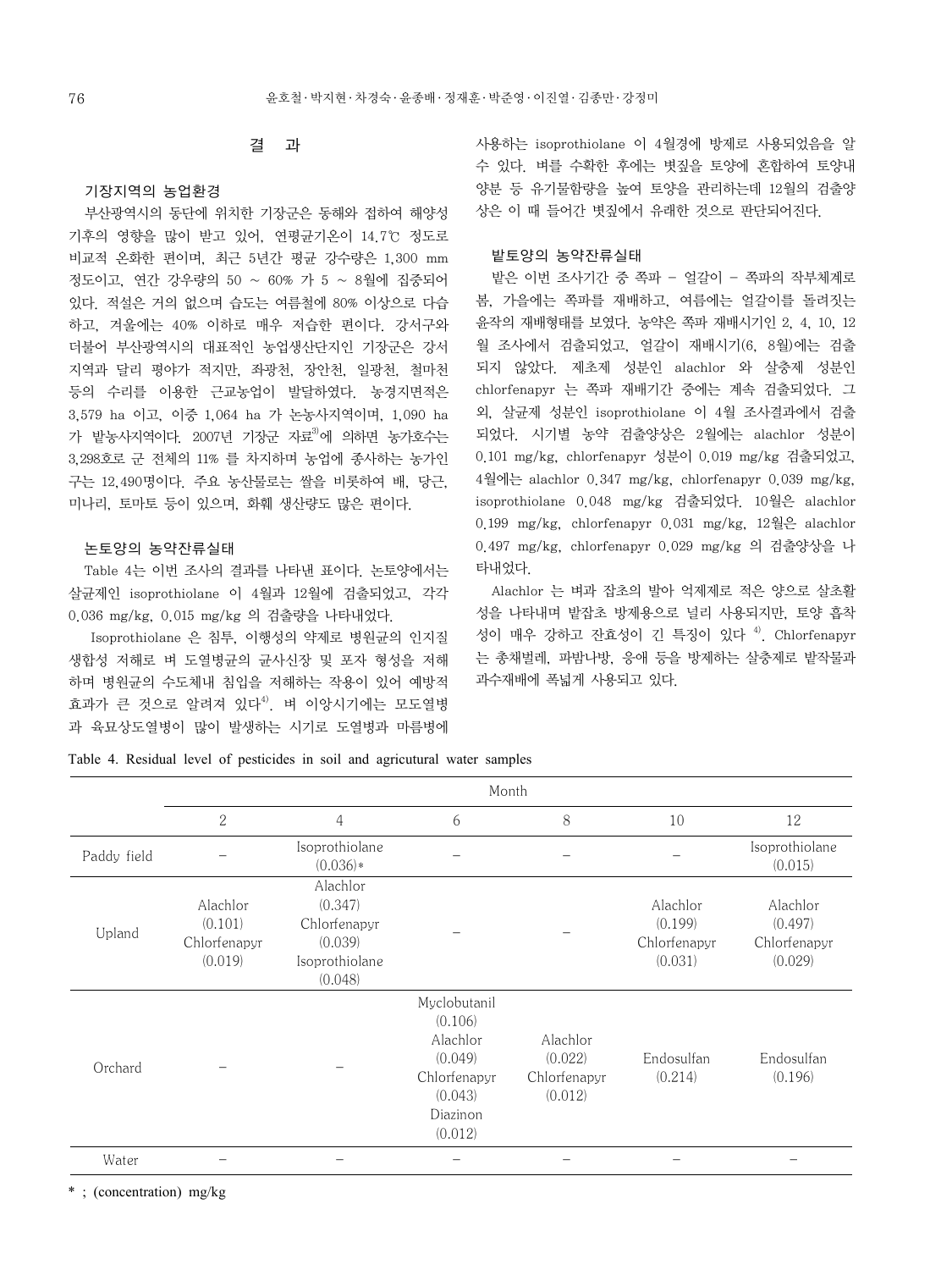#### 과수원토양의 농약잔류실태

과수원토양은 기장지역의 대표적 과수작목인 배를 재배 하는 토양을 대상으로 조사하였고, 조사 기간동안 가장 많은 총 5종의 농약성분이 검출되었다. 시기별 검출 농약성분을 살펴보면, 2월과 4월에는 농약성분이 검출되지 않았다. 6월 에는 가장 많은 성분이 검출되었는데, myclobutanil 0.106 mg/kg, alachlor 0.049 mg/kg, chlorfenapyr 0.043 mg/kg 및 diazinon 0.012 mg/kg의 검출량을 나타내었다. 8월에는 alachlor 와 chlorfenapyr 성분이 0.022 mg/kg 및 0.012 mg/kg 농도로 각각 검출되었다. 10월과 12월 조사에서는 endosulfan 성분이 0.214, 0.196 mg/kg 농도로 검출되었다. 검 출된 농약성분 중에는 살충제(chlorfenapyr, diazinon, endosulfan)가 3종으로 가장 많이 검출되었는데(Table 5), 날 씨가 따뜻해지는 6월부터 지속적으로 사용되었고, 여름철에는 살균제(myclobutanil) 및 제초제 (alachlor)도 함께 사용됨을 알 수 있다. 한편, 검출된 농약 중 Myclobutanil 은 침투이행 성 살균제로 국내에서는 흰가루병, 녹병, 겹무늬썩음병, 검은별 무늬병, 붉은별무늬병 등을 방제하기 위하여 사용되며, 배 중에 발생하는 검은별무늬병과 붉은별무늬병 방제용으로 등록되어 있다 5-7). 살충제 diazinon 은 과수류의 심식충류, 잎말이나방 류, 진딧물류, 매미충류, 깍지벌레류 등의 방제를 위해 사용되 며, 그 외, 벼와 콩류 및 채소류 등에 광범위하게 사용된다. 토 양 및 식물체내에서 비교적 신속하게 분해되므로 잔류성이 낮 은 특성을 가지고 있다 $4^9$ .

#### 수질의 농약잔류실태

수질시료는 환경 중으로 어느 정도의 농약성분이 배출되는지 알아보기 위하여, 토양조사지역 주변의 하천을 대상으로, 논, 밭, 과수원의 농업용수로 사용된 후, 하천의 지류로 합류되는 지점을 선택하여 잔류농약을 분석하였다(Table 4). 조사기간 중 수질시료에서는 농약성분이 검출되지 않아, 수질환경으로 유출 되는 농약성분은 미미한 수준으로 판단되어진다. 토양 중에 존 재하는 농약은 강우, 이슬 및 바람 등의 영향으로 수계로 이행 되며, 농약의 특성과 강우시기 및 강우강도 등의 여러 복합적인 인자들이 여기에 관여된다  $8-10$ ). 수계에서의 농약성분의 잔류량

도 이들 인자들의 영향을 받으며, 수량에 따른 희석작용도 농약 성분의 잔류량에 영향을 미친다.

본 연구의 조사지역은 하천의 한 지류가 농업용수로 사용되 고, 다시 하천의 큰 지류로 합류되어 흐르는, 끊임없는 수질의 흐름이 일어나는 곳으로 하천의 수량에 따른 희석작용의 영향 으로 본 실험의 분석기기에서 검출되지 않았을 것이라고 판단 된다. 한편, 안 등 11) 은, 수계에서의 농약성분은 대부분 부유 입자에 흡착되어 침강한 후 저질중의 유기물에 흡착되므로 수 중에 잔존하는 농약성분은 매우 적다고 보고하고 있고, 실제로 바닥흙에 흡착된 농약의 농도는 수중에 비해 높은 것이 일반적 이다. 수생생물에 유해작용을 하는 농약은 수중에 녹아있는 농 약이 대상이 되며, 바닥흙에 흡착된 농약은 직접적으로 작용하 지 않기 때문에 수생생물에 대한 영향은 미약하다고 할 수 있 을 것이다. 보다 정확한 수계로의 농약성분 이행정도와 잔류정 도를 확인하기 위해서는 수질과 저니토에 대한 조사가 함께 이 루어져할 것으로 생각된다.

#### 고 찰

작물의 재배에 살포된 농약은 작물에 일부 부착되고, 대부 분은 토양에 떨어져 잔류한다. 부착된 농약도 바람과 강우 등 의 영향으로 받아, 다시 토양으로 또는 수계로 이동하게 되어 작물에 부착되어 잔류하는 양은 토양, 수질 등의 환경에 비해 극히 일부라 할 수 있다. 농약의 작물체 부착성은 약효와 직 접적으로 관련되어 있지만, 부착량이 많으면, 잔류량이 증가 하여 문제가 될 수 있다. 농약의 부착성은 농약의 종류에 따 라 차이를 보이고, 제형에 따라서도 차이를 보인다. 일반적으 로, 유화제와 유기용매를 함유한 유제의 농약이 부착량이 많 은 편이며, 침투이행성 농약은 작물의 조직내로 침투하는 성 질이 강하여 강우 등과 같은 외부환경의 영향을 적게 받는다. 또한, 작물의 표면적과 성상에 따라서도 큰 차이가 있어 표면 적이 넓은 작물일수록 부착량이 많고, 표면이 거칠거나 털이 있는 작물이 표면이 매끈한 작물보다 부착량이 많은 경향이 있다.

Table 5. Sort of detected pesticides by use types

|             |                | Use type                               |           |
|-------------|----------------|----------------------------------------|-----------|
|             | Fungicide      | Insecticide                            | Herbicide |
| Paddy field | Isoprothiolane |                                        |           |
| Upland      | Isoprothiolane | Chlorfenapyr                           | Alachlor  |
| Orchard     | Myclobutanil   | Chlorfenapyr<br>Diazinon<br>Endosulfan | Alachlor  |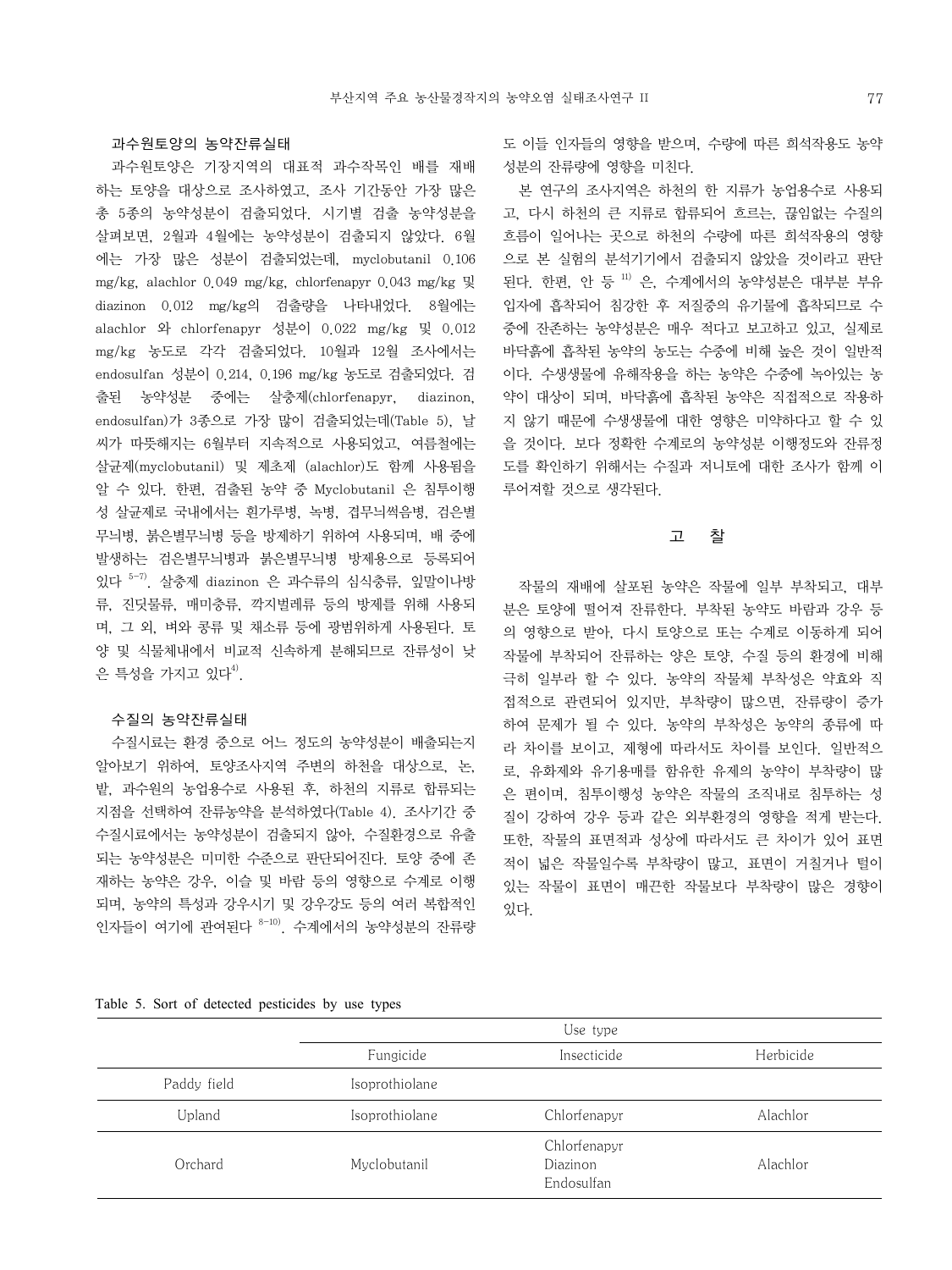작물의 농약 부착량과 관련된 잔류량은 우리 연구원을 비 롯한 여러 검사기관에서 생산, 혹은 유통 중의 농산물을 대 상으로 지속적인 모니터링을 통해 관리되고 있지만, 토양, 수질 등의 농업환경 중에서의 농약잔류실태는 아직까지 체계 적인 조사연구가 이루어지지 못하고 있다. 이에 본 연구는 부산지역 주요 농산물경작지를 대상으로 2008년 강서지역 조사연구에 이어 기장지역의 농경지를 대상으로 토양, 수질 등의 농업환경에서의 농약잔류실태을 조사하였다. 토양 중에 검출되는 잔류농약의 수준은 농약 살포 후 잔류량을 분석하 는 시기나 토양 상태, 기후 환경 등에 크게 좌우되므로 보통 의 경우, 농작물을 수확하고, 다음 작물을 재배하기 직전에 토양을 채취하여 분석한다 12). 본 연구에서는 어느 정도의 농약 성분이 토양에 노출되고, 축적되는지 알아보고자 실제 로 경작 중인 농경지를 대상으로 연중 격월로 농약 잔류실태

를 조사하였다.

조사결과, 논토양 1종, 밭토양 3종 및 과수원토양에서 5종 의 농약성분이 검출되었으며, 농업용수의 수질시료에서는 농약 성분이 검출되지 않았다. 검출된 농약성분으로는 논토양에서 isoprothiolane 이 총 6회의 조사기간 중 2회 검출되었고, 평 균 0.026 mg/kg의 검출량을 보였다. 밭토양은 alachlor 와 chlorfenapyr가 4회 검출되었고, 각각 0.286 mg/kg, 0.030 mg/kg 의 평균 검출량을 나타내었다. Isoprothiolane 은 1회 검 출되었고, 검출량은 0.048mg/kg 이었다. 과수원토양은 alachlor, chlorfenapyr 및 endosulfan 이 2회씩 검출되었고, 각각 0.036 mg/kg, 0.028 mg/kg, 0.205 mg/kg 의 평균 검출량 을 보였다. 그 외, myclobutanil 과 diazinon 이 1회씩 검출 되었고, 검출량은 0.106 mg/kg, 0.012 mg/kg 이었다.

| Table 6. Detection frequency and concentration of pesticides in agricultural soil samples from Gangseo district in 2008 |  |  |  |  |  |  |  |
|-------------------------------------------------------------------------------------------------------------------------|--|--|--|--|--|--|--|
|-------------------------------------------------------------------------------------------------------------------------|--|--|--|--|--|--|--|

|             | Pesticide        | Frequency rate*<br>$(\% )$ | Aver. concentration**<br>(ppm) |
|-------------|------------------|----------------------------|--------------------------------|
|             | Endosulfan       | 58.3                       | 0.219                          |
|             | Hexaconazole     | 41.7                       | 0.289                          |
| Paddy field | Flutolanil       | 25.0                       | 0.096                          |
|             | Chlorfenapyr     | 16.7                       | 0.023                          |
|             | Methidathion     | 16.7                       | 1.427                          |
|             | Endosulfan       | 100.0                      | 0.388                          |
|             | Pendimethalin    | 37.5                       | 0.127                          |
|             | Tefluthrin       | 33.3                       | 0.007                          |
|             | Methidathion     | 25.0                       | 0.630                          |
|             | $p, p'$ -DDE     | 20.8                       | 0.005                          |
|             | Isoprothiolane   | 16.7                       | 0.008                          |
|             | Fenitrothion     | 12.5                       | 0.360                          |
| Upland      | Alachlor         | 12.5                       | 0.023                          |
|             | Ethoprophos      | 8.3                        | 0.397                          |
|             | Diphenylamine    | 4.2                        | 0.004                          |
|             | Phenthoate       | 4.2                        | 0.017                          |
|             | Bifenthrin       | 4.2                        | 0.008                          |
|             | Parathion-methyl | 4.2                        | 0.004                          |
|             | Chlorfenapyr     | 4.2                        | 0.003                          |
|             | Quintozene       | 4.2                        | 0.001                          |
|             | Endosulfan       | 25.0                       | 4.153                          |
| Orchard     | Diazinon         | 8.3                        | 0.011                          |

\* Percent of detection frequecy during survey period

\*\* Mean value for detected pesticides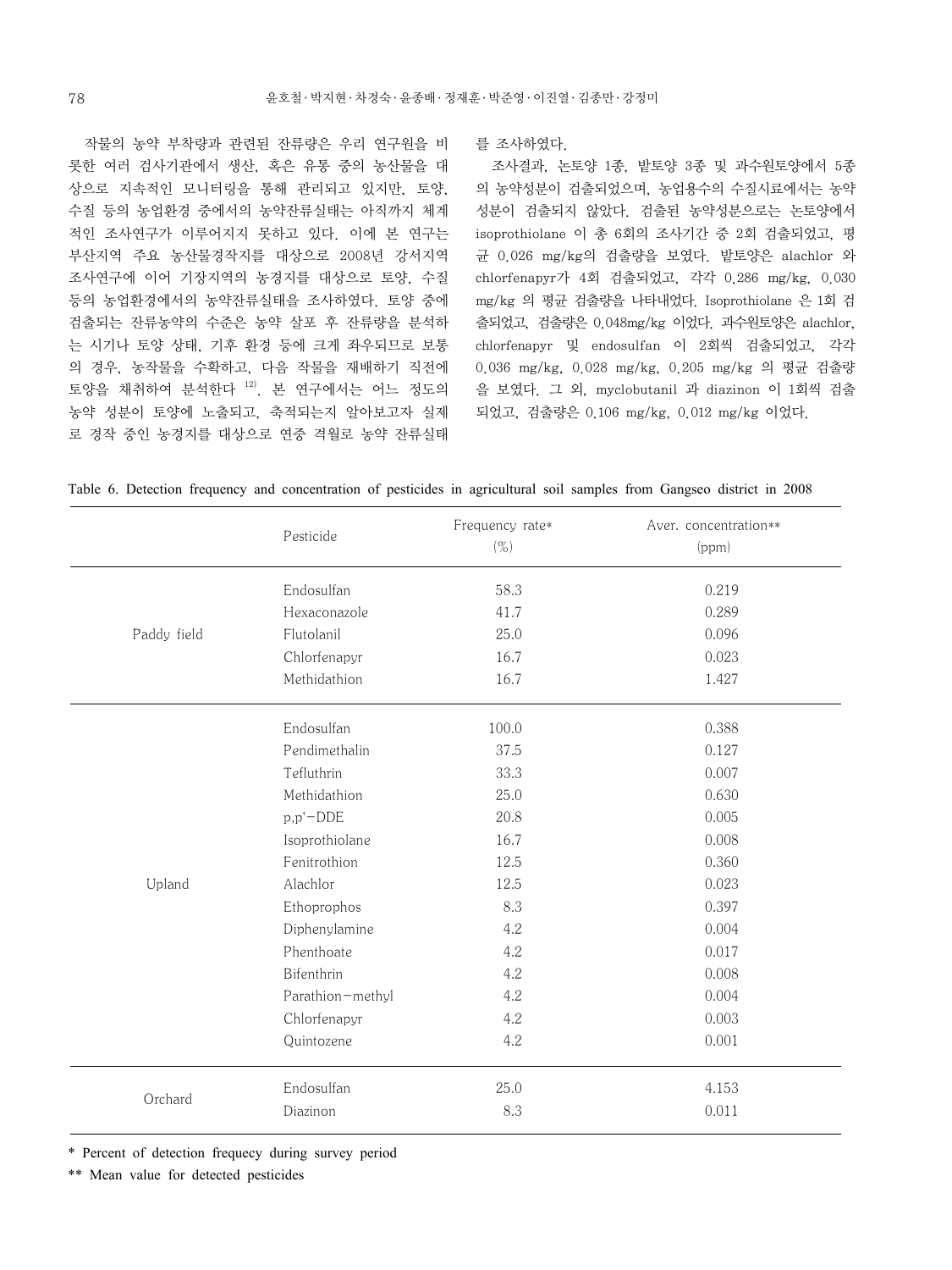Table 6 은 2008년 강서지역에서 수행한 조사결과를 토양 별 농약성분의 검출빈도와 검출량으로 나타낸 것이다 13). 조 사지역과 조사시기, 토양별 재배 작목 및 작부방식 등이 달라 직접적으로 결과를 비교할 수 없지만, 검출된 농약의 종류와 수에 있어서 강서지역과 기장지역의 결과가 많은 차이를 보 였다. 토양 중에 존재하는 농약은 강우 등에 의한 이동과 용 탈 외에도 공기중으로 휘산되어 소실되기도 하고, 태양광에 의한 분해도 일어나며, 토양 미생물에 의한 생물적인 분해와 가수분해 등의 화학적 반응에 의해 분해되기도 하는데, 강서 지역의 경우, 시료를 매월 채취․분석하여 분석횟수가 훨씬 많 았고, 분석기간이 짧아 토양 중에 존재하는 농약성분의 소실 이 상대적으로 적었을 것으로 생각된다. 또한 두 지역간의 작 부방식과 재배작목의 차이도 있는데, 강서지역 논의 경우, 벼 를 수확한 후 대파를 다시 심어 재배하는 작부형태를 보였고, 밭의 경우는 대파를 연중 계속 재배하는 연작의 형태를 보였 다. 이와 달리, 기장지역은 논의 경우, 벼를 수확한 후 볏짚 을 토양에 혼합하여 토지를 관리하였고, 밭의 경우는 쪽파와 얼갈이를 돌려짓는 윤작의 형태를 보여 강서지역보다는 농약 사용을 줄이는 영농방식을 취하고 있었다.

한편, 강서지역 조사연구 결과에서는 논, 밭, 과수원토양 전체에 걸쳐 endosulfan 을 비롯하여 hexaconazole, pendimethalin, DDE, alachlor 등의 내분비계 장애물질로 추정 되는 성분들이 높은 빈도로 검출되었는데, 본 연구의 조사 결과에서는 alachlor 가 비교적 높은 빈도로 검출되었지만, 그 외 성분은 우려할 만한 수준의 검출빈도를 보이지 않았 다. 이것은 내분비계 장애물질에 대한 연구는 아직까지 계 속되고 있지만, 이들 물질들에 대한 심각성을 인식한 농촌 진흥청이나 식품의약품안전청 등의 관계기관이 농산물 재배 기간 중 이들 물질에 대한 사용을 금지하고, 농산물 잔류허 용기준을 강화하는 일련의 조치들로 인해 감소한 것으로 사 료되고, 특정 농약의 사용과 검출양상의 추이와 관련해서는 이들 지역에 대한 주기적인 조사연구가 뒤따라야 할 것으로 생각된다.

부산의 대표적인 농산물 생산지의 농업환경에서의 농약잔 류실태를 조사한 본 연구의 결과는 농약오염의 수준을 나타 내는 수치는 아니지만, 농산물 경작 중에 잔류하는 농약의 종 류와 잔류수준을 살펴보는 그 자체로 중요한 의미를 가진다 고 볼 수 있으며, 농업환경보전과 안전농산물 생산을 위한 기 초자료를 제공하고, 농산물 생산 농가의 농약안전사용을 유도 하는 함과 동시에 농약 안전관리 정책수립에 밑거름이 될 것 으로 사료된다.

## 결 론

본 연구는 농업환경에서 어느 정도의 농약 성분이 노출되 고, 축적되는지 알아보고자 부산 기장지역의 농경지와 농업용

수를 대상으로 농약잔류 실태를 조사하였다. 2009년동안 2개 월에 한번씩 토양과 주변 관개수에서 시료를 채취하여 분석 한 결과, 논토양 1종, 밭토양 3종 및 과수원토양에서 5종의 농약성분이 검출되었으며, 농업용수의 수질시료에서는 농약성 분이 검출되지 않았다. 검출된 농약성분으로는 논토양에서 isoprothiolane 이 총 6회의 조사기간 중 2회 검출되었고, 평 균 0.026 mg/kg의 검출량을 보였다. 밭토양은 alachlor 와 chlorfenapyr 가 4회 검출되었고, 각각 0.286 mg/kg, 0.030 mg/kg 의 평균 검출량을 나타내었다. Isoprothiolane 은 1회 검출되었고, 검출량은 0.048 mg/kg 이었다. 과수원 토양은 alachlor, chlorfenapyr 및 endosulfan 이 2회씩 검 출되었고, 각각 0.036 mg/kg, 0.028 mg/kg, 0.205 mg/kg 의 평균 검출량을 보였다. 그 외, myclobutanil과 diazinon 이 1회씩 검출되었고, 검출량은 0.106 mg/kg, 0.012 mg/kg 이었다.

#### 참 고 문 헌

- 1. 이미경, 홍무기, 박건상, 최동미, 임무혁, 이서래, "한국에 서 농산물중 농약잔류 허용기준의 설정절차", Korean J. Food Sci. Technol. 37, pp.685~694(2005).
- 2. 최주현, 이병무, 김찬섭, 박현주, 박병준, 김진배, "우리나 라 농경지 토양 중 잔류농약 실태 및 대책", 2002년도 한 국농약과학회 추계학술발표대회 논문집(2002).
- 3. 기장군 2008년 군정백서
- 4. 정영호, 김장억, 김정한, 이영득, 임치환, 허장현, 최신농약 학, 개정판, 시그마프레스(주), (2004).
- 5. To mLin, C. D. S. : The pesticide manual. The British Crop Protection Council, pp.125 (2003).
- 6. 김승철, 김충회,"배나무 붉은별무늬병(적성병)에 관한 연구", 한국식물보호학회지, 19(11), pp.39~44(1980).
- 7. 신일섭, 현익화, 황해성, 홍성식, 조강희, 조현모, "배 검은 별무늬병 저항성 육성재료 탐색", 원예과학기술지, 20(1), pp.63~68(2004).
- 8. 김균, 김정한, 박창규,"강우에 의한 농약의 토양 표면유출 특성", 한국환경농학회지, 16(3), pp.274~284(1997).
- 9. 김성수, 김태한, 이상민, 박동식, "실내 인공강우를 이용한 강원도 고랭지 토양의 토성 및 경사도별 농약 이동특성", 한국농약과학회지, 9(4), pp.316~329(2005).
- 10. Mccall, P. J., Swann, R. L., Laskowski, D. A., Unger, S. M., Vrona, S. A. and Dishburger, H. J., "Estimation of chemical mobility in soil from liquid chromatographic retention times", Bull. Envirion. Contam. Toxicol., 24, pp.190~195(1980).
- 11. 안용준, 신진섭, 이해근, "농약, 환경 그리고 인간, 농촌진 흥청 심포지움", 농약연구소, 19, p78(1992).